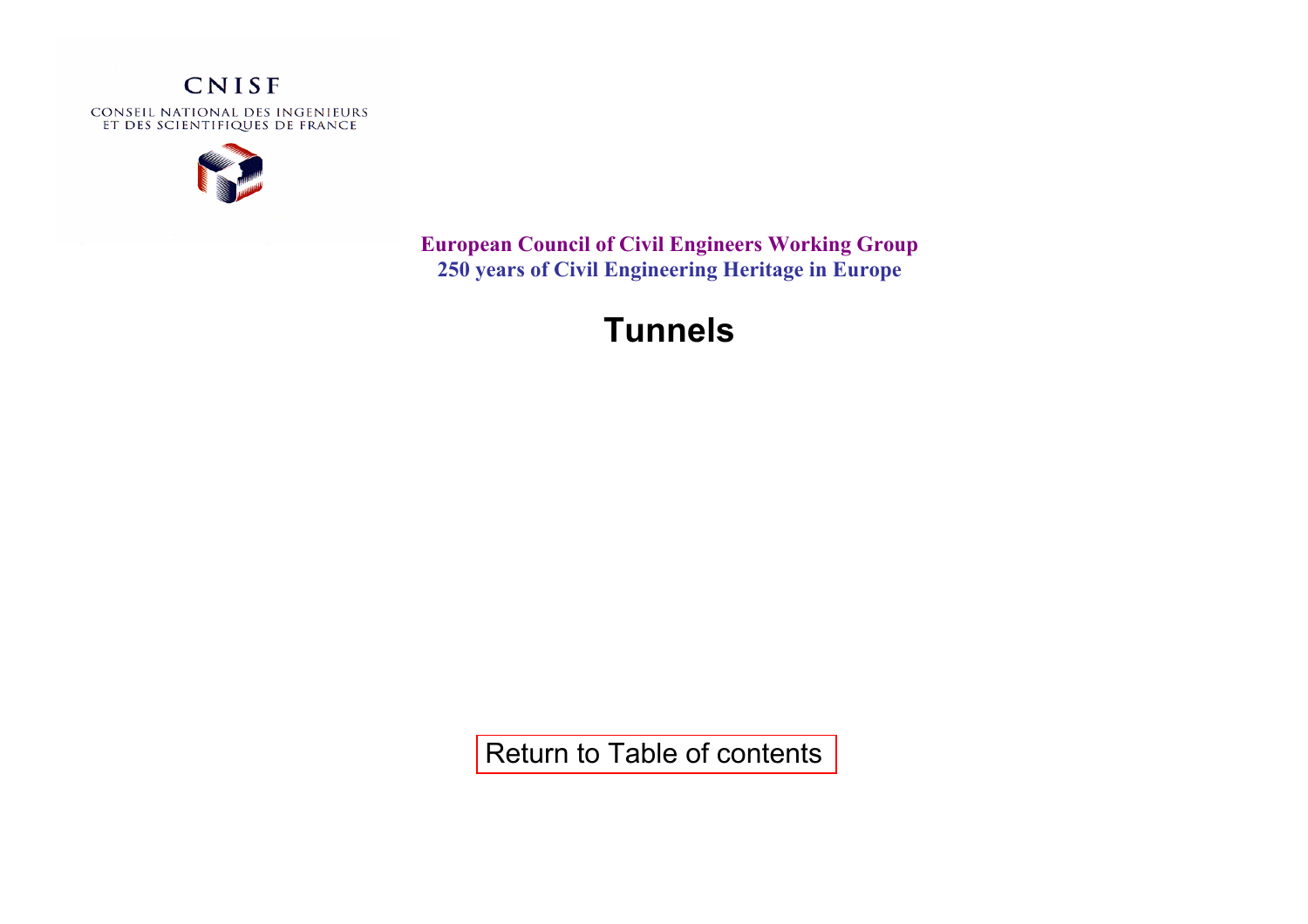



### **European Council of Civil Engineers Working Group: 250 years of Civil Engineering Heritage in Europe**

# **Proposal of Tunnels in France (1/3)**



**Tunnel ferroviaire de Terre-Noire. Terre-Noire rail Tunnel. Saint-Etienne (Haute-Loire) -Lyon (Rhône), France (1832).** 

The coal field of Saint-Etienne was the most important in France at the beginning of the 19<sup>th</sup> Century, then the first rail line was built in 1827 between Saint-Etienne and Andrézieux along the Loire river. The continuation of this line was built in 1832 between Saint-Etienne and Lyon: the main difficulty was the construction of the Terre-Noire tunnel, 1 506 m long, considered as the longest tunnel in the world at this time. The railways line, modernized and equipped as an electric line, is always under traffic.

*Engineer: M. Beaunier Contractor: Marc Seguin* 



#### Picture : « l'Equipement dans le Cantal » °



#### **Tunnel ferroviaire du Fréjus. Fréjus rail Tunnel. Modane (Savoie), France-Bardonecchia, Italy (1871).**

Fréjus Tunnel, under the Alp Mountains, 13.700 m long was,at time of construction, by far, the longest tunnel in the world. Its objective was to link the Piémont region and the Savoie region, at this time under Italian authority. The construction of the tunnel finished as a Franco-Italian work after Savoie region joined France. Considerable difficulties occurred, because of resistance of the rock, but the invention (by G. Sommeiller) of compressed air hammers allowed to solve these problems. *Designer: Joseph Médail Engineer: Germain Sommeiller www.planete-tp.com °*

Picture : Georges Reverdy °

Web general information : www.planete-tp.com www.stucturae.de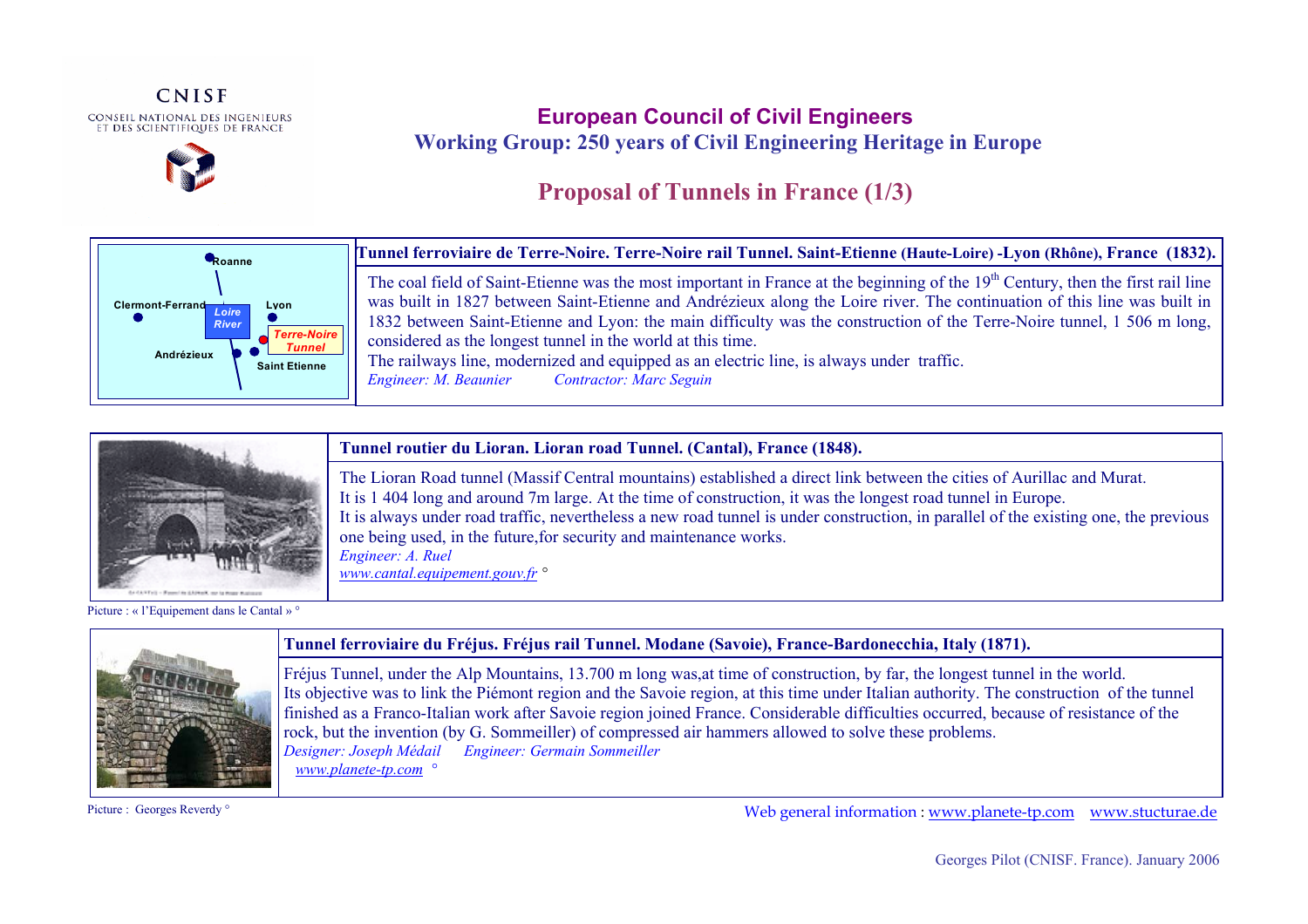



### **European Council of Civil Engineers Working Group: 250 years of Civil Engineering Heritage in Europe**

## **Proposal of Tunnels in France (2/3)**



#### **Station Saint-Michel du Métro. Underground Saint-Michel Station. Paris, France (1907).**

**.** The Line 4 of the Paris Metro crosses the Seine river between Saint-Michel and Châtelet, facing very soft soils conditions. The solution consisted in construction of caissons of exceptional dimensions, at ground level (Cf Picture). Because Paris Metro tubes comprise the 2 lines, the caissons are 12 m high and 16.5 m large. After construction, each element is closed at both ends, transported on the right place by floating on the river, then down lifted on the bottom of the river. Other special techniques were used on this opportunity, for example underground works under pressured air and earthworks in freezed soils.

Picture : Georges Pilot



#### **Tunnel de la Croix-Rousse. Croix-Rousse Tunnel. Lyon (Rhône), France (1952).**

Construction of this urban tunnel began just at the same time as second World War (1940), then he was completed only in 1948 and opened to traffic in 1952. It is 1752 m long and around 12 m large.

This tunnel is one of the very first to be equipped with a so huge ventilation system : 5 ventilation plants are constructed for that, associated to 5 vertical shafts.

http://nationale7.com °

Picture : « La route Paris-Côte d'Azur » °



#### **Tunnel du Mont-Blanc. Mont-Blanc Tunnel. Chamonix (Haute-Savoie), France** - **Courmayeur, Italie.**

This Franco-Italian tunnel is one of the longest road tunnels in the world. It links the Chamonix valley in France and the Aoste Valley in Italy. It is one of the key crossings of the Alp Mountains. The tunnel is 11,6 km long, and 8,6 m large, allowing a double direction traffic in the same tube.

The thickness of materials over the tunnel is generally more than 1.000 m, more than 2000m on some distances.

 *Contractor: www.atmb.net °* 

Web general information : www.planete-tp.com www.stucturae.de